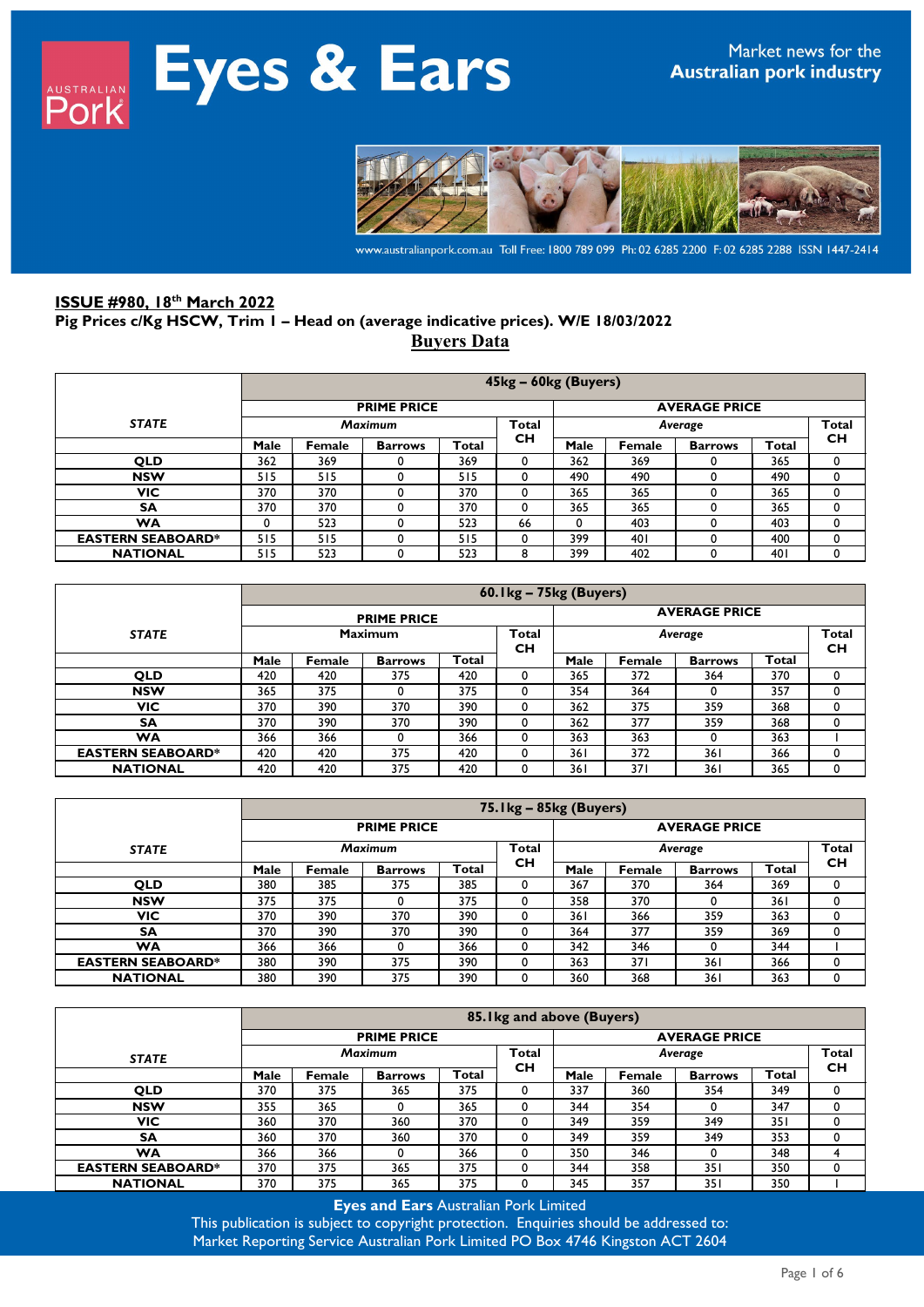## **Sellers Data**

|                          |      | 45kg - 60kg (Sellers) |                    |              |     |                         |        |                      |       |           |  |  |
|--------------------------|------|-----------------------|--------------------|--------------|-----|-------------------------|--------|----------------------|-------|-----------|--|--|
|                          |      |                       | <b>PRIME PRICE</b> |              |     |                         |        | <b>AVERAGE PRICE</b> |       |           |  |  |
| <b>STATE</b>             |      | <b>Maximum</b>        |                    |              |     | <b>Total</b><br>Average |        |                      |       |           |  |  |
|                          | Male | Female                | <b>Barrows</b>     | <b>Total</b> | CН  | Male                    | Female | <b>Barrows</b>       | Total | <b>CH</b> |  |  |
| <b>QLD</b>               | 482  | 498                   |                    | 498          | - 1 | 435                     | 454    |                      | 448   | -3        |  |  |
| <b>NSW</b>               | 0    | 369                   |                    | 369          | 0   | 0                       | 364    |                      | 364   |           |  |  |
| <b>VIC</b>               | 0    |                       |                    | 0            | 0   | 0                       | 0      |                      |       |           |  |  |
| <b>SA</b>                | 370  | 370                   |                    | 370          | 0   | 365                     | 365    |                      | 365   |           |  |  |
| <b>WA</b>                | 0    | 523                   |                    | 523          | 66  | 0                       | 403    |                      | 403   |           |  |  |
| <b>EASTERN SEABOARD*</b> | 482  | 498                   |                    | 498          | - 1 | 402                     | 395    |                      | 393   | - 1       |  |  |
| <b>NATIONAL</b>          | 482  | 523                   |                    | 523          | 24  | 402                     | 396    |                      | 395   | - 1       |  |  |

|                          |      |                |                    |       | 60.1kg - 75kg (Sellers) |                      |        |                |       |                    |  |
|--------------------------|------|----------------|--------------------|-------|-------------------------|----------------------|--------|----------------|-------|--------------------|--|
|                          |      |                | <b>PRIME PRICE</b> |       |                         | <b>AVERAGE PRICE</b> |        |                |       |                    |  |
| <b>STATE</b>             |      | <b>Maximum</b> |                    |       |                         |                      |        | Average        |       | <b>Total</b><br>CН |  |
|                          | Male | Female         | <b>Barrows</b>     | Total | CН                      | Male                 | Female | <b>Barrows</b> | Total |                    |  |
| <b>QLD</b>               | 375  | 458            | 380                | 458   | $-2$                    | 370                  | 374    | 375            | 374   |                    |  |
| <b>NSW</b>               | 0    |                |                    |       |                         |                      | 0      |                |       |                    |  |
| VIC                      | 0    |                |                    |       |                         |                      | 0      |                |       |                    |  |
| <b>SA</b>                | 370  | 406            | 406                | 406   |                         | 365                  | 397    | 406            | 392   |                    |  |
| WA                       | 366  | 366            |                    | 366   |                         | 363                  | 363    |                | 363   |                    |  |
| <b>EASTERN SEABOARD*</b> | 375  | 458            | 380                | 458   | $-2$                    | 368                  | 385    | 390            | 383   |                    |  |
| <b>NATIONAL</b>          | 375  | 458            | 406                | 458   | ∍<br>-2                 | 367                  | 381    | 390            | 379   |                    |  |

|                          |      | $75.1$ kg – $85$ kg (Sellers) |                    |       |           |                                         |        |                |       |           |  |  |
|--------------------------|------|-------------------------------|--------------------|-------|-----------|-----------------------------------------|--------|----------------|-------|-----------|--|--|
|                          |      |                               | <b>PRIME PRICE</b> |       |           | <b>AVERAGE PRICE</b>                    |        |                |       |           |  |  |
| <b>STATE</b>             |      | <b>Maximum</b>                |                    |       |           | <b>Total</b><br><b>Total</b><br>Average |        |                |       |           |  |  |
|                          | Male | Female                        | <b>Barrows</b>     | Total | <b>CH</b> | Male                                    | Female | <b>Barrows</b> | Total | <b>CH</b> |  |  |
| <b>QLD</b>               | 389  | 407                           | 380                | 407   | ь         | 387                                     | 396    | 375            | 390   | - 1       |  |  |
| <b>NSW</b>               | 400  | 400                           | 375                | 400   | $\Omega$  | 374                                     | 391    | 371            | 382   | -2        |  |  |
| VIC                      | 370  | 390                           | 380                | 390   |           | 360                                     | 382    | 370            | 373   |           |  |  |
| <b>SA</b>                | 404  | 402                           | 404                | 404   |           | 403                                     | 399    | 402            | 401   |           |  |  |
| WA                       | 366  | 366                           |                    | 366   |           | 342                                     | 346    |                | 344   |           |  |  |
| <b>EASTERN SEABOARD*</b> | 400  | 407                           | 380                | 407   | n         | 383                                     | 393    | 380            | 388   |           |  |  |
| <b>NATIONAL</b>          | 404  | 407                           | 404                | 407   |           | 378                                     | 387    | 380            | 383   |           |  |  |

|                          |      |                |                    |       | 85. I kg and above (Sellers) |                         |               |                |                 |           |  |
|--------------------------|------|----------------|--------------------|-------|------------------------------|-------------------------|---------------|----------------|-----------------|-----------|--|
|                          |      |                | <b>PRIME PRICE</b> |       |                              | <b>AVERAGE PRICE</b>    |               |                |                 |           |  |
| <b>STATE</b>             |      | <b>Maximum</b> |                    |       |                              | Average<br><b>Total</b> |               |                |                 |           |  |
|                          | Male | Female         | <b>Barrows</b>     | Total | Total<br><b>CH</b>           | Male                    | <b>Female</b> | <b>Barrows</b> | <b>Total</b>    | <b>CH</b> |  |
| <b>QLD</b>               | 380  | 365            |                    | 380   | -5                           | 368                     | 365           |                | 367             | $-2$      |  |
| <b>NSW</b>               | 373  | 375            |                    | 375   |                              | 373                     | 374           |                | 373             |           |  |
| VIC.                     | 370  | 390            | 380                | 390   | 0                            | 325                     | 364           | 370            | 359             |           |  |
| <b>SA</b>                | 394  | 394            |                    | 394   | $\Omega$                     | 392                     | 392           | 0              | 392             |           |  |
| <b>WA</b>                | 366  | 366            |                    | 366   | 0                            | 350                     | 346           |                | 348             |           |  |
| <b>EASTERN SEABOARD*</b> | 380  | 390            | 380                | 390   | $\Omega$                     | 368                     | 375           | 370            | 374             |           |  |
| <b>NATIONAL</b>          | 394  | 394            | 380                | 394   |                              | 366                     | 371           | 370            | 37 <sup>1</sup> |           |  |

|                          |       |                                            | <b>Backfatter Sows (Buyers)</b> |           |                          | <b>Backfatter Sows (Sellers)</b> |    |                      |           |  |
|--------------------------|-------|--------------------------------------------|---------------------------------|-----------|--------------------------|----------------------------------|----|----------------------|-----------|--|
| <b>STATE</b>             |       | <b>AVERAGE PRICE</b><br><b>PRIME PRICE</b> |                                 |           | <b>STATE</b>             | <b>PRIME PRICE</b>               |    | <b>AVERAGE PRICE</b> |           |  |
|                          |       | <b>Maximum</b>                             | Average                         |           |                          | <b>Maximum</b>                   |    | Average              |           |  |
|                          | Total | <b>CH</b>                                  | Total                           | <b>CH</b> |                          | Total                            | CН | Total                | <b>CH</b> |  |
| <b>OLD</b>               |       |                                            | 285                             | 0         | <b>QLD</b>               | 0                                | 0  | 291                  |           |  |
| <b>NSW</b>               | 0     |                                            | 215                             | 0         | <b>NSW</b>               | 0                                | U  | 0                    | 0         |  |
| VIC.                     |       |                                            | 170                             | 0         | <b>VIC</b>               | 0                                |    | 202                  | 0         |  |
| <b>SA</b>                |       |                                            | 170                             | 0         | <b>SA</b>                | 0                                |    | 270                  | 0         |  |
| <b>WA</b>                | 0     |                                            | 216                             | 33        | <b>WA</b>                | 0                                | n  | 216                  | 33        |  |
| <b>EASTERN SEABOARD*</b> | 0     |                                            | 216                             | 0         | <b>EASTERN SEABOARD*</b> | 0                                |    | 189                  | $-73$     |  |
| <b>NATIONAL</b>          |       |                                            | 216                             | 4         | <b>NATIONAL</b>          | 0                                |    | 192                  | -58       |  |

**Eyes and Ears** Australian Pork Limited This publication is subject to copyright protection. Enquiries should be addressed to: Market Reporting Service Australian Pork Limited PO Box 4746 Kingston ACT 2604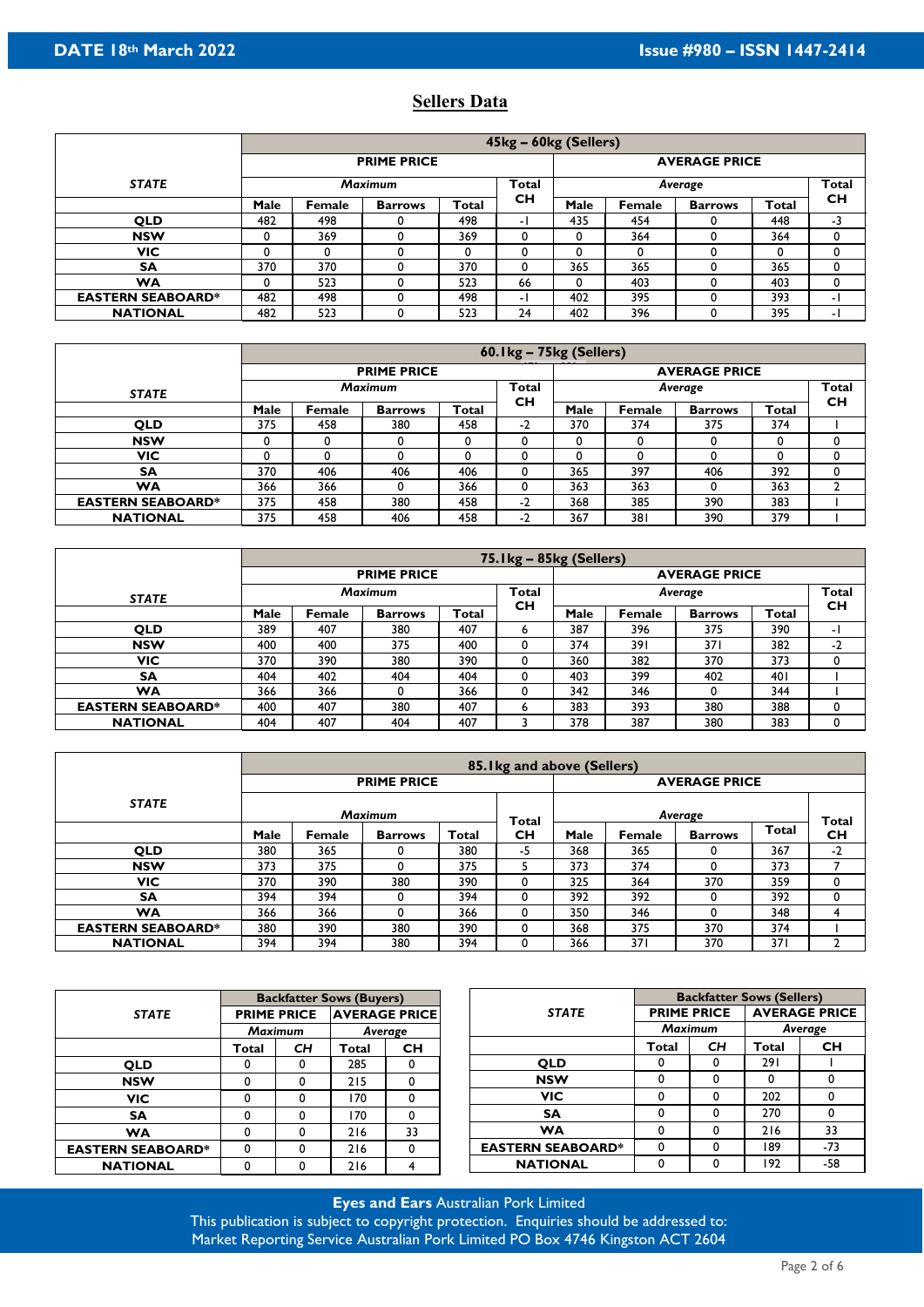*CH: Denotes change from previous week. \*Eastern Seaboard: Includes QLD, NSW, VIC & SA states only.*

| <b>SALEYARD PRICES</b> |      |                      |       |     |                     |       |                     |     |  |
|------------------------|------|----------------------|-------|-----|---------------------|-------|---------------------|-----|--|
| (Buvers)               |      | <b>Baconer price</b> |       |     | <b>Porker Price</b> |       | <b>Numbers Sold</b> |     |  |
| Source                 | W    | тw                   | CН    | LW  | тw                  |       | LW                  | тw  |  |
| Toowoomba (QLD)        | 33 I | N/A                  | (331) | 344 | N/A                 | (344) | 50                  | N/A |  |

*CH: Denotes change from previous week. N/A: Denotes no data provided.* 

**Pork Wholesale Prices (ESB c/Kg)** *(Source: APL Market Reporting TW: This Week | LW: Last Week | MAT: Moving Annual Total)* 

| 18/03/2022 |         | <b>CARCASS</b>       |                |                                                    |                                                     | <b>BROKEN SALES</b>                 |              |                  |
|------------|---------|----------------------|----------------|----------------------------------------------------|-----------------------------------------------------|-------------------------------------|--------------|------------------|
|            | Pork    | Bacon                | Legs           | Legs<br>Ham Trim                                   | Saddles                                             | Loin                                | Forequarters | <b>Bellies</b>   |
| <b>TW</b>  | 599     | 558                  | 454            | 568                                                | 996                                                 | 904                                 | 414          | 1186             |
| LW         | 599     | 555                  | 462            | 578                                                | 996                                                 | 911                                 | 418          | 1189             |
| <b>MAT</b> | 574     | 542                  | 454            | 546                                                | 939                                                 | 819                                 | 423          | 1033             |
| 18/03/2022 |         |                      |                |                                                    | <b>CARTON SALES</b>                                 |                                     |              |                  |
|            | US Ribs | <b>Boneless Legs</b> | <b>Fillets</b> | <b>Boneless</b><br>Middles $-1$<br>$8 - 13$ mm fat | <b>Boneless Middles</b><br>$-2$<br>$13 - 20$ mm fat | <b>Boneless</b><br><b>Shoulders</b> | Pork Neck    | $Trim -$<br>90CL |
| <b>TW</b>  | 1321    | 751                  | 1064           | 1113                                               | 1300                                                | 658                                 | 886          | 652              |
| LW         | 1364    | 749                  | 1064           | 1113                                               | 1300                                                | 662                                 | 906          | 652              |
| <b>MAT</b> | 1316    | 710                  | 1024           | 1037                                               | 996                                                 | 633                                 | 843          | 618              |



# **Eyes and Ears** Australian Pork Limited

This publication is subject to copyright protection. Enquiries should be addressed to: Market Reporting Service Australian Pork Limited PO Box 4746 Kingston ACT 2604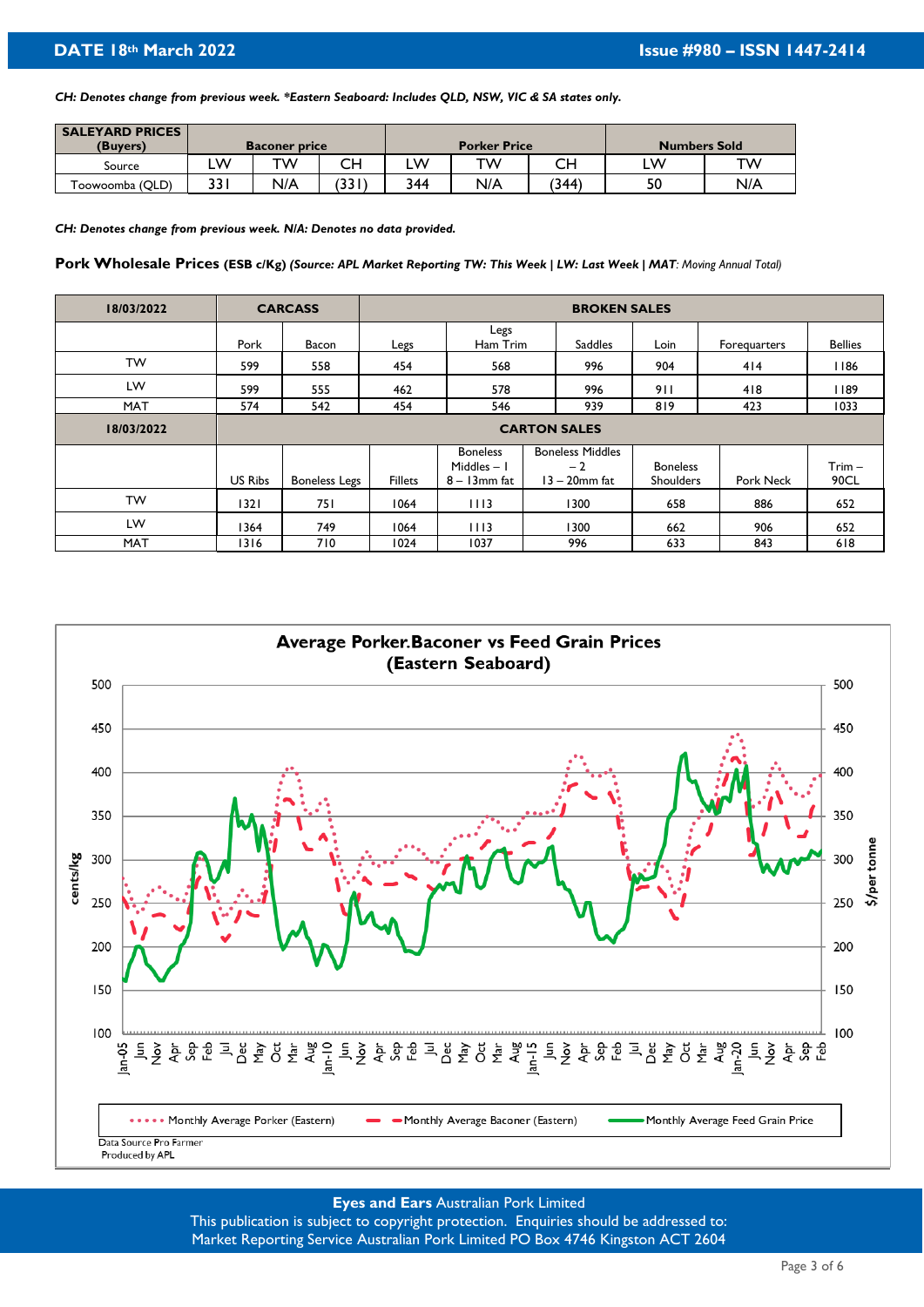#### **Weekly Grain Comments**

(Source: Profarmer)

#### **To the point:**

- The EU Commission have released the MARS crop monitoring bulletin update for the month of March, with continued dry conditions in southern Europe remaining a real concern to producers across these regions.
- The La Niña weather system is set to continue into late autumn, with above-average rainfall likely for far north WA, the Northern Territory, northern and eastern Queensland, and eastern NSW and Victoria.

| <b>Key Market Indicators</b> |              |                          |                  |               |                   |                                         |                     |              |                  |  |  |  |
|------------------------------|--------------|--------------------------|------------------|---------------|-------------------|-----------------------------------------|---------------------|--------------|------------------|--|--|--|
| 23/03/22                     |              | <b>CBOT Wheat May 22</b> | AUD/USD          |               | ICE Canola May 22 | AUD/CAD                                 | Matif Canola May 22 |              | <b>AUD/EUR</b>   |  |  |  |
| This week                    | 550<br>\$A/t | Usc/bu                   | US c             | \$A/t         | \$C/t             | 1118 74.65 1233 1157 93.86 1469<br>CA c | \$A/t               | 995<br>€/t   | 67.68<br>Euro c  |  |  |  |
| <b>Last Week</b><br>Change   | 589<br>$-39$ | 1154<br>$-36$            | 71.99<br>$+2.67$ | 1218<br>$+15$ | 1120<br>$+37$     | 91.93<br>$+1.94$                        | 1373<br>$+96$       | 903<br>$+92$ | 65.72<br>$+1.96$ |  |  |  |

### **International and National**

Ukrainian grain exporters are looking to begin exporting larger volumes of grain via rail across the EU border rather than via seaports (98% of Ukrainian grain exports are typically exported via sea) with grain production regions now cut off from most seaports within the country.

Soybean production prices in Brazil continue to rise with costs up 60% compared to the year prior. The primary drivers were increasing macronutrients and seeds prices which have been impacted by a lack of supply.

The EU Commission have released the MARS crop monitoring bulletin update for the month of March, with continued dry conditions in southern Europe remaining a real concern to producers across these regions. EU wheat, winter barley and rapeseed t/ha estimates are all tracking above five-year averages, though barley and wheat yields are expected to come in slightly under last year's figures.

The USDA have forecast China's soybean imports will hit a record 100 million mt in 2022/23 driven by higher feed demand as moderate growth and profitability returns to the swine and poultry sectors and high prices for protein rich alternatives, particularly wheat.

The La Niña weather system is set to continue into late autumn, with above-average rainfall likely for far north WA, the Northern Territory, northern and eastern Queensland, and eastern NSW and Victoria. South-west WA, western Tasmania and areas of southern SA are forecast to receive below average rainfall over the coming months.

Growers in the WA wheat belt are on the lookout for increased mice activity following an increase in mouse populations over the summer. Seeding in WA is fast approaching with damage caused by mice particularly bad at sowing time.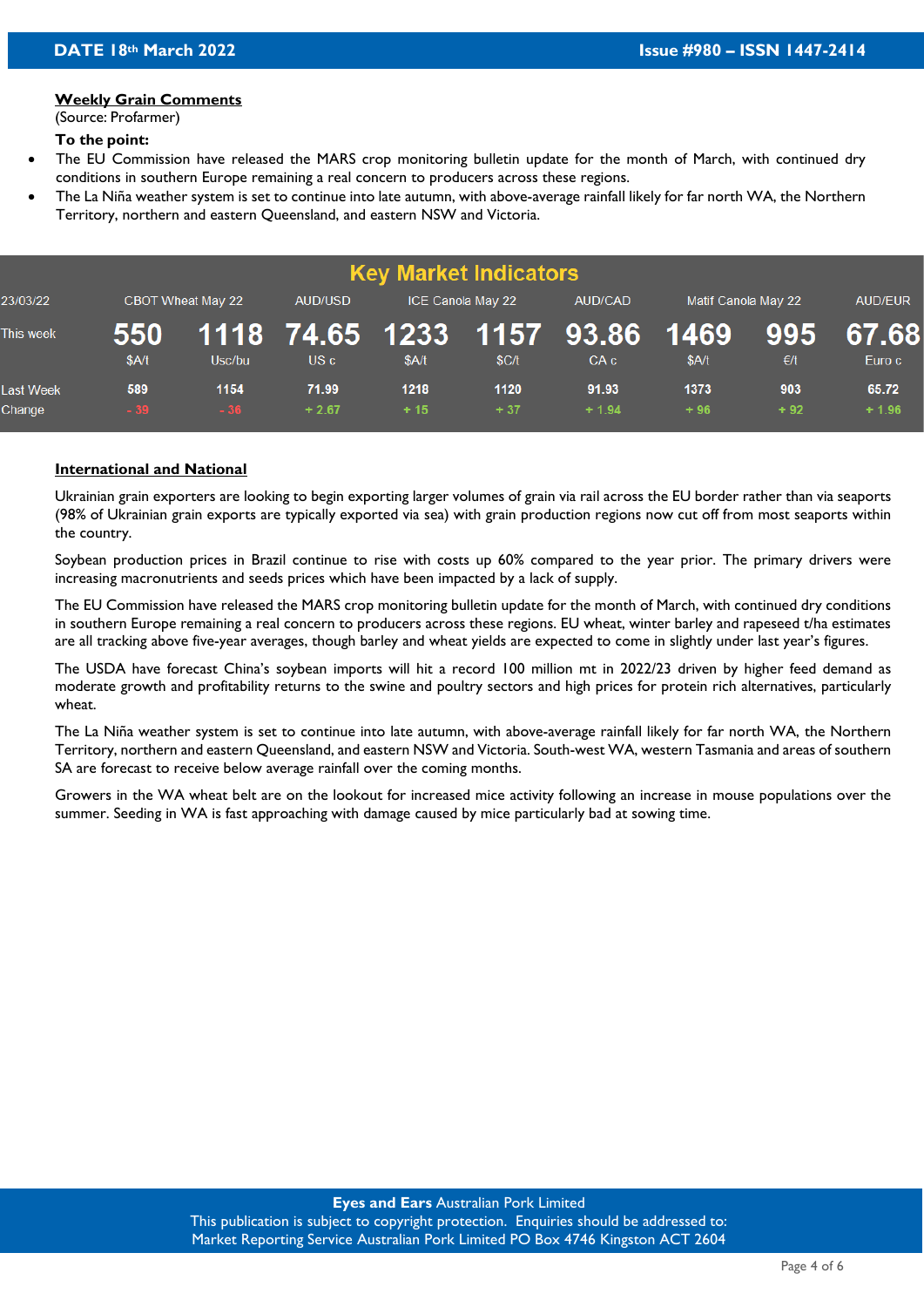#### **Wheat**

#### *QLD/Nth NSW*

Wheat prices were generally flat over the last week with any increased trade bids quickly met by grower selling. Export market continues to influence prices on a daily level, but not with same volatility or ferocious behaviour of international markets. Old crop stocks are slowly being cleared from grower storages with depot sites or port prices the key price point. Merchants remain apprehensive to increase local bids given current market volatility and uncertainty offshore which are currently trading at a material discount to nominal port and export values, and not expected to change in the short term until logistics and port constraints ease. Export margins are significant with huge incentive to ship grain from ports.

#### *Sth NSW/VIC/SA*

Locally wheat values have shown strength again this week, helped by stronger offshore values along with improved local buyer appetite as good interest east coast origin grain persists. The gap between upcountry in store prices and delivered end users continues to be historically wide but is reflective of very strong delivered pricing to buy the freight leg which is proving increasingly difficult. Nearby accumulation remains the focus on lower quality stock feed wheats predominately. New crop selling interest from growers continues to be very slow, with most happy to sit on the sidelines until planting is completed.

#### **Barley**

#### *Sth QLD/Nth NSW*

Barley supply from the northern NSW border continues to tighten with trade buying extending into Central and Southern NSW, which is increasing freight costs. SFW supplies were low to begin with across QLD so rising SFW prices are adding support to barley for the same reason. Export values remain well above domestic values.

#### *Sth NSW/VIC/SA*

Barley values have firmed again from the week before, particularly in delivered end user and exfarm markets where offers are thin. Somehow customers are continuing to get their cover, but in a lot of ways current market activity is more reflective of what would typically happen nearing to the end of the season as most farm stocks dwindle ahead of the new season arriving. Interest from malt buyers remains very firm helping to maintain the premium that malt continues to command over feed barley. New crop selling is next to non-existent as growers in areas where bulk barley is grown remain cautious about the season ahead.

#### **Sorghum**

#### *QLD*

Sorghum harvest has resumed amidst the favourable conditions. Quality has generally been mixed but quality continues to improve with increased SOR1 starting to come off the header. Trade appetite for SOR2 slowly improving with multi grade contracts now offered for agreed levels of the lower quality. Prices have been rising largely due a lack of grower selling although the upcoming period leading into Easter could add pressure to price should weather allow harvest to flow, and quality improve. Offshore markets and Asian feed grade demand are providing underlying support however trade remains constrained given logistics and shipping availability.